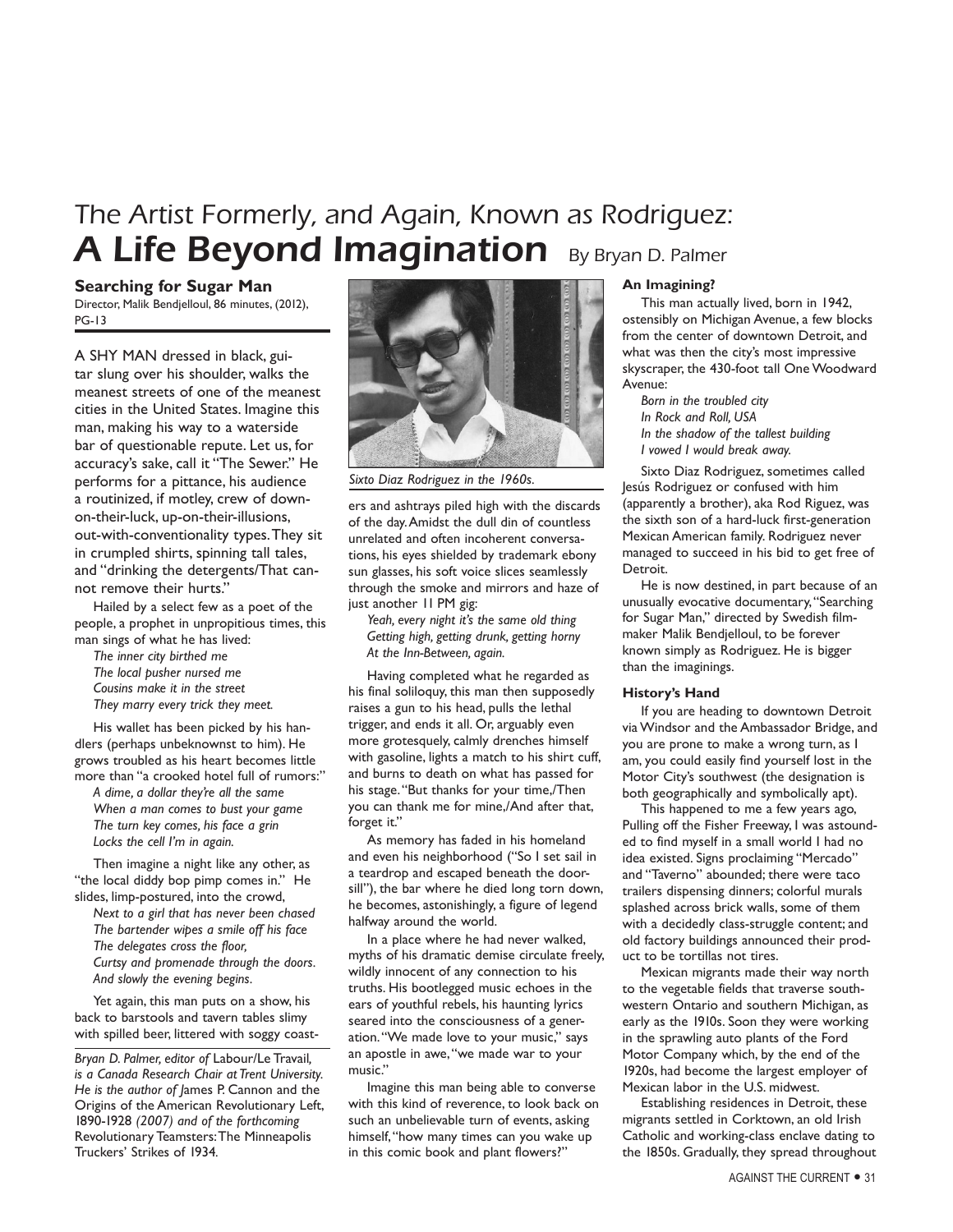the city's southwestern district, concentrated along a corridor that came to be known as *La Bagley*.

Before the onslaught of the Great Depression, when racist attacks on Mexican workers intensified, 15,000 of these people considered Detroit home. By the mid-1930s, however, the enforcement of an exodus engineered under the designation "repatriation" wrote *finis* to a good deal of the robust inner-city Latino life that had been developing throughout sections of southwestern Detroit. The number of Mexicans living in Detroit dropped to a mere 1,200. [Elena Herrada's account of "Los Repatriados" appeared in *ATC* 100 and appears at http://www.solidarity-us.org/ node/1061 — ed.]

The defense industry "boom" of the early 1940s and a post-World War II revival of Michigan's sugar beet industry combined to reboot the migration of Mexicans to Detroit. As of 1943, 4,000-6,000 Mexicans crowded into an increasingly concentrated area, many living amidst the kinship networks long established in the Bagley-Vernor Street boundaries of southwest Detroit.

As wartime labor needs relaxed, however, the possibility of unionized jobs in the high-paying Fordist assembly-line sector was constricting. Government-orchestrated *bracero* programs were required to keep Mexican migrant streams flowing. There was little inducement for a Mexican American population to set down roots when available wages came largely from seasonal field work sustained by state programs that defined harvesting labor as "temporary."

*La Bagley* was a locale of resettlement and revival that struggled against the odds. Given a boost by a 1960s jump in migration, and sliced in half by freeway expansion, Detroit's Mexican residential neighborhoods concentrated in what a 1980s promotional designation would dub "Mexicantown." Previous immigrant institutions, such as the Lithuanian Hall, were appropriated and became Unidos Hall.

Mexicantown began to flourish in the 1990s, with the generalized revival of Latino migration. Detroit was something of an anomaly in what Mike Davis has called "magical urbanism," the modern Latino reinvention of America. By 2000, Detroit exhibited "the most threadbard private-sector economy of any major central city" in the United States, and it bucked a national trend that saw Spanish-surnamed people achieve unpredented influence in most of the country's metropolitan centers.

That said, even the deindustrializing Motor City was not immune from the phenomenal impact of migrations from Mexico in particular and Central-South America in general: as the overall population of the city plummeted, thousands of Latinos came to

Detroit, revitalizing a longstanding Mexican American community. Over the course of the 1990s Mexicantown's Spanish-speaking population grew by 70%, to just under 50,000.

Rodriguez's parents were part of the initial 1920s wave of migration to Michigan, one that would establish the first vigorous, visibly Mexican American neighborhoods along and adjacent to Bagley Street. They adapted to American society in ways slightly different than would be the norm in California, Texas, and other conduits of the demographic drift from south to north.

Racism against Mexican Americans was undeniable, of course, but it was, especially for early newcomers, less bellicose in places like Detroit and Chicago than in San Diego, San Antonio or Phoenix. Lighter-skinned Latinos might appear as but another segment of the already highly diverse immigrant, Catholic working class. Even today, the situation is somewhat different than in the Southwest. In 2005 the Michigan Border Patrol arrested 1800 people without documents; the comparable figure in San Diego was supposedly an astounding 120,000.

#### **"Good Only for Pick and Shovel"**

A Spanish jazz age pop tune, "*El Enganchado*" or "The Hooked One," bemoaned the extent to which Mexican workers at Chicago's Inland Steel were moulded into proletarians in the 1920s:

*I came under contract from Morelia. To earn dollars was my dream, … But here they say I'm a camel And good only for pick and shovel.*

This lament of degradation was deepened by a sense that, for the second generation of Mexican Americans, the mills of the assimilation gods were grinding slowly but surely:

*Many Mexicans don't care to speak The language their mothers taught them And go about saying they are Spanish And denying their country's flag … My kids speak perfect English And have no use for Spanish, They call me "fadder" … And are crazy about the Charleston.*

"I am tired of all this nonsense," sang the Inland Steel Mexican worker, "I'm going back to Michoacan."

Rodriguez grew up in this wolverine state snarl of coerced proletarianization and generational acculturation. It was anything but easy. His mother died when Rodriguez was only three. Unable on his own to properly care for a large family, his father placed young Sixto in an orphanage.

 By this time the number of Mexican Americans in Detroit was shrinking. Immigration restrictions were tightening and access to auto industry jobs, more open two decades earlier, was largely blocked.

Latinos carried the all-too-visible marks of a resulting stranglehold of class degradation on their bodies. They did the roughest and least-well remunerated labor, a good deal of it without the protections and securities of the newly-established mass-production trade unions.

Assimilation came with a price tag marked super-exploitation. It is astounding, in the mainstream journalistic comment on Rodriguez generated by "Searching for Sugar Man," to see repeated references to his Mexican American background as "middle class" or "lower middle class." It is as though laboring life has been excised from a sanitized, ethnically cleansed "American Dream."

The Charleston was no longer in fashion by the time Rodriguez was ready to do his particular dance, but he garnered a sense of Mexican melodies and rhythms from his father. He was also drawn, in the 1950s, to the fast pace of Canadian American country singer, Hank Snow. A decade later he had come to regard Mick Jagger as "king."

Taking up the guitar at age 16 (he claims it changed his life), Rodriguez's music evolved over the course of the 1960s. It was a blend of Bob Dylan, Leonard Cohen and Donovan, with a whiff of the protest folk of Dave Von Ronk and a touch of psychedelic San Francisco thrown into the mix, at times anticipating Tom Waits.

But the sound, as well as the substance, was uniquely Rodriguez. He produced a single on an obscure label in 1967, followed by two albums with the shortlived Sussex Records, owned by future Motown mogul Clarence Avant: "Cold Fact" (1970) and "Coming from Reality" (1971).

#### **Rodriguez's Radicalism**

The 1960s clearly formed Rodriguez, not only musically but politically. "When I was writing those songs," he told one journalist when referring to his albums of the early 1970s, "it seemed like a revolution was coming in America. Young men were burning their draft cards, the cities were ablaze with anger." This was the moment of 1967-1969.

In Detroit this 1960s conjures up images of rebellion in the streets (1967: 43 dead; 7200 arrested, 80% Black; 2500 stores looted and burned out; and upwards of \$80 million in property damage), wildcat strikes (1968: Dodge Main), and the formation of the League of Revolutionary Black Workers (1969).

Across America protest was endemic, with mobilizations against the Vietnam War resulting in hundreds of thousands marching in the streets, chanting slogans of searing repudiation. Demands for change were loud and long. Many of them came from Students for a Democratic Society (SDS). To the extent that SDS can be regarded as a surrogate for the student revolt of these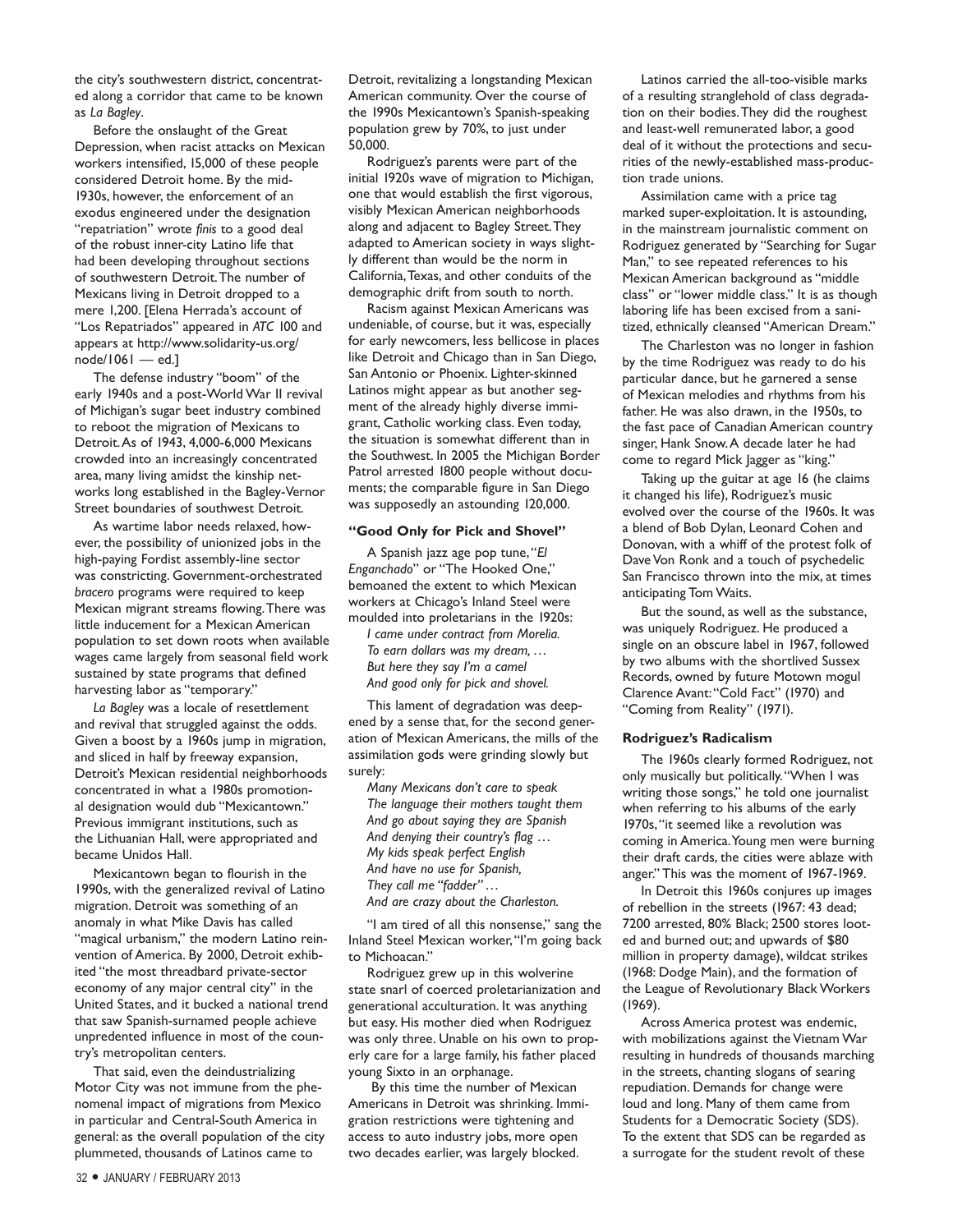

years, it was born and died a stone's throw away from Detroit. Launched from the Ann Arbor campus of the University of Michigan in 1960, SDS penned its manifesto, "The Port Huron Statement" (1962), in Detroit's upstate backyard. When SDS imploded in 1968-1969, its death notice was delivered at the Weatherman faction's Flint War Council, a mere 60 miles of freeway from the Motor City.

This was the 1968 meal of militancy on which Rodriguez clearly dined. He also had aesthetic predecessors. The early Dylan of "Masters of War" (1963) and Barry Maguire's apocalyptic "Eve of Destruction" (1965) are self-acknowledged influences on Rodriguez:

*I wonder about the tears in children's eyes*

*And I wonder about the soldier that dies I wonder will this hatred ever end I wonder and worry my friend I wonder I wonder wonder don't you?*

But the unmistakable condemnation of the entire edifice of capitalist political economy is the razor's edge of Rodriguez, most evident in "This Is Not a Song, It's An Outburst: Or, The Establishment Blues:"

*The mayor hides the crime rate Council woman hesitates Public gets irate but forget the vote date …*

*Garbage ain't collected, women ain't protected*

*Politicians using people, they've been abusing The mafia's getting bigger, like pollution in the river*

*And you tell me that this is where it's at.*

*Woke up this morning with an ache in my head*

*Splashed on my clothes as I spilled out of bed*

*Opened the window to listen to the news*

*But all I heard was the Establishment's blues.*

Rodriguez is never far from the fundamental dispossession that marks him, not just as Mexican American, but as a worker. In "Cause," for instance, he opens with class resentment: "Cause I lost my job two weeks before Christmas/And I talked to Jésus at 'The Sewer.'" Rodriguez then closes with acknowledgement of the psychic costs of racialized oppression, but this is in fact a rare reference in his overall *oeuvre*: "Cause I see my people trying to drown the sun/In weekends of whiskey sours."

Rodriguez fused this anti-capitalist sensibility, in which class place was preeminent, with recognition of the youthful rebelliousness of the 1960s. He assailed patriarchal authority and the sterile promise of the suburbs, revelling in the countercultural possibilities of the moment. "Inner City Blues" admonishes parents to loosen their restrictive grip on the young:

*Met a girl from Dearborn, early six o'clock this morn*

*A cold fact*

*Asked about her bag, suburbia's such a drag Won't go back*

*'Cos Papa don't allow no new ideas here And now he sees the news, but the picture's not too clear.*

"I Wonder" gestured to a generation emerging out of the confines of sexual repression and double standards, recognizing new found freedoms: "I wonder how many times you've had sex/I wonder do you know who'll be next."

In what has become his signature piece "Sugar Man," Rodriguez provides an intriguingly challenging commentary on drugs:

*Sugar man, won't you hurry*

*'Cos I'm tired of these scenes For a blue coin won't you bring back All those colors to my dreams Silver magic ships you carry Jumpers, coke, sweet Mary Jane*

This acknowledged drug's attractions. But it did so by recognizing, as well, what drugs stifled: "Sugar man you're the answer/That makes my questions disappear." Questions, of course, were fundamental to Rodriguez and his purpose. He was not unaware of the ways in which "turning on/tuning out" could benefit — economically and politically the most retrograde social forces, feeding the appetite of apathy:

*While the Mafia provides your drugs, Your government will provide the shrugs, And your national guard will supply the slugs,*

*So they all sit satisfied.*

#### **Busy Being Born Is Sadly Dying**

Rodriguez failed not only to make it big. He did not even make it small. The albums died. The claim is that Rodriguez never received a penny in royalties. Sussex Records dropped him from their failing label. Few in the United States, including some musicians who contributed to the studio-makings of his recordings, remembered him when asked directly about his music.

To be sure, there were those who championed his talents and recalled his promise, but they were discordant notes in a chorus of amnesia. What explains this?

Rodriguez's premature artistic death was no doubt accelerated by a musical industry less interested in his radical and often complicating message, than in the medium of his money-making capacity.

Certainly, he was the victim of the commonplace practices of the recording industry at the time. These placed naïve artists at the mercy of the many voracious sharks who bilked musicians shamelessly.

Rodriguez eerily foresaw all of this in what is arguably his artistic masterpiece, "Crucify Your Mind:"

*Was it a huntsman or a player That made you pay the cost That now assumes relaxed positions And prostitutes your loss?*

His lyrics perhaps spoke directly to those who would, over the years, rationalize acts of unconscionable self-interest:

*So con, convince your mirror As you've always done before Giving substance to shadows Giving substance ever more.*

If Rodriguez was capable of pointing an accusatory finger, he did not exempt himself from responsibilities in what would be his musical unmaking:

*Were you tortured by your own thirst In those pleasures that you seek That made you Tom the curious*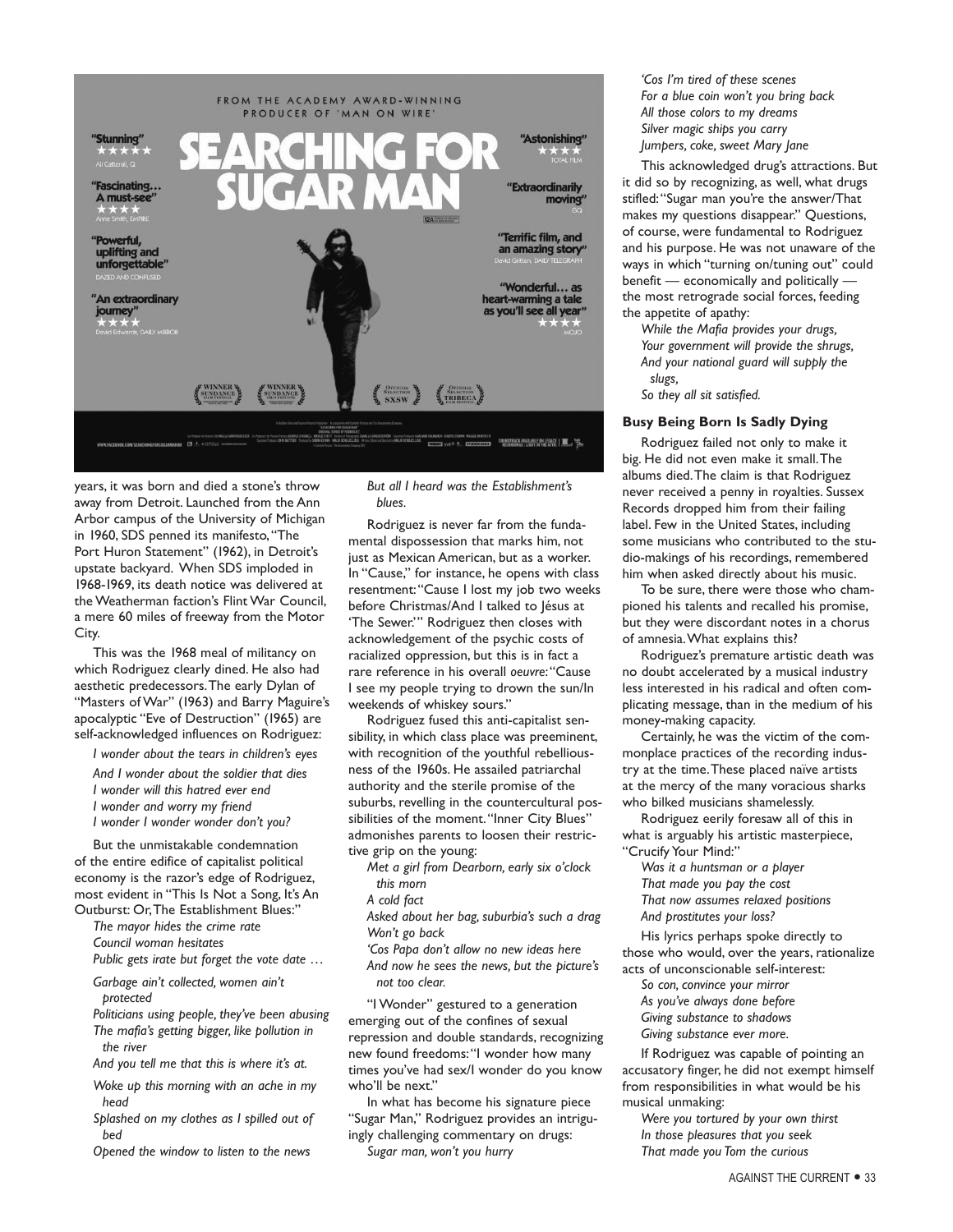#### *That makes you James the weak?*

Always a mysterious figure at best, Rodriguez was clearly a loner reticent to demand rights and entitlements from those who seemed to be helping him. He was likely content to be creating and recording his songs, rather than attending scrupulously to contracts and charting careful career moves.

More importantly, neither Black nor white, in a Detroit where the music scene was ordered by these racial binaries, Rodriguez had no support networks to call upon to protect his interests. He was the prototype of an outsider. This was a product of how class and race intersected in this particular historical moment, and also in this specific place, the Detroit of Bob Seegertype working-class rockers and African-American Motown.

Rodriguez, simply put, lacked the resources to adequately contend with the well-heeled hucksters he necessarily depended on, and with whom he met and conducted what passed for "business" in seedy bars or at the corners of dimly lit streets.

As a Mexican American, Rodriguez was invariably socially constructed as an "easy mark" by those more than happy to write him off in all manner of racist and class ways. Quick money was obviously there to be effortlessly had. There were those willing and able to do a grab and run. Rodriguez, reliant on his own meager devices, would be left standing still.

#### **Too Much, Too Late**

But there was more to Rodriguez's failure to crack the big time than this. His music was too much, too late by a few years.

Even before the socially explosive happenings of 1967-1968, Dylan, an astute weathervane if ever there was one, had already consciously discarded much of his protest voice (which always masked outrage in the kind of ambiguities Rodriguez never relied on), clinging tenaciously and adroitly to his commercial capacities. Apparently you *did* need a Weatherman to know which the wind blows, especially when a hard rain was gonna fall.

It was an era where everything was moving *so fast.* Uncompromising in both its politics and its tone, Rodriguez's music was forged in the crucible of 1968's certainties of wrongs, and even if he often shied away from clear statements on rights, he pointed unerringly in their direction. As a receptive 1960s waned, Rodriguez's stock necessarily nose-dived; a more sceptical and reticent 1970s unravelled the tight knots of a previous youthful, political intransigence.

The countercultural alternative, meanwhile, was spiralling downward, the tragic 1969 Rolling Stones' Altamont Speedway concert an orgy of violence and chaotic



*Rodriguez today.*

lack of judgment culmininating in death and demoralization.

As a metaphor, Altamont seemed to spell the sad end of "Woodstock Nation," with its message of "peace and love." Over the course of 1969-1970 musical figures such as the Rolling Stones' Brian Jones, Alan Wilson of Canned Heat, Jimi Hendrix, Janis Joplin, and the Doors' Jim Morrison all died in circumstances in which drug overdoses were either confirmed or suspected. Too many "bad trips" shred the promise of alternative, leaving the counterculture in nihilistic tatters. Disco was around the corner.

Rodriguez provided an anthem to this denouement, but poised as it was on the cusp of recognition of drugs' attractions and acknowledgement of the fundamental illusion of such "magic ships," it was not exactly welcomed by either countercultural rebels or the law and order brigade:

*Sugar man met a false friend On a lonely dusty road Lost my heart when I found it It had turned to dead black coal*

As the utopianism of the counterculture soured, emptying it of so much radical content, what was often left was little more than a vacuous individualism. Rodriguez exposed the inadequacies of this trajectory, on political and personal levels, in "Street Boy":

*There's one last word then I'll conclude Before you pick up and put on your attitude Bet you'll never find or ever meet Any street boy who's ever beat the streets*

If the countercultural dilemma might have been enough to sink Rodriguez, his insistence on hanging his anti-capitalist, pro-working class lyrics on a hook that was an uncomfortable fit for so many, may well have sealed his fate. Neither the emerging politics of the far left (Maoist, Trotskyist,

socialist-feminist), let alone the surviving Old Left, trapped aesthetically in the limitations of the radical folksong paradigm, would be drawn to Rodriguez in the 1970s:

*And there's the militant with his storebought soul*

- *There's someone here who's almost a virgin I've been told*
- *And there's Linda glass-made who speaks of the past*
- *Who genuflects, salutes, signs the cross and stands at half-mast.*

Rodriguez seemed to have run his short and seemingly reversing course. Indeed, for the next three decades — throughout much of the 1970s, 1980s, and 1990s — he was largely confined to the pick and shovel brigade of the dispossessed.

"Searching for Sugar Man," exercising some dramatic license, fails to acknowledge that Rodriguez did take some time off as a wage worker to tour in Australia/New Zealand with the band Midnight Oil, but this does not (in spite of some cynical reviews) detract from the main points that should be taken from the film.

#### **The Working-Class Reality**

As "Searching for Sugar Man" makes all too clear, Rodriguez lived a hard, laboring life over the course of these years of seeming obscurity. He worked for a time during the 1970s in the most taxing of jobs at the decrepit hub of Chrysler's Motor City empire, Dodge Main, but the antiquated 67-acre factory on the Detroit-Hamtramck border was eventually closed.

He also served a stint in the Eldon Avenue Gear and Axle plant, notorious for its dangerous work conditions. Both of these awful and alienating production purgatories were nurseries of working-class uprisings, sites that had spawned the League of Revolutionary Black Workers. They gave rise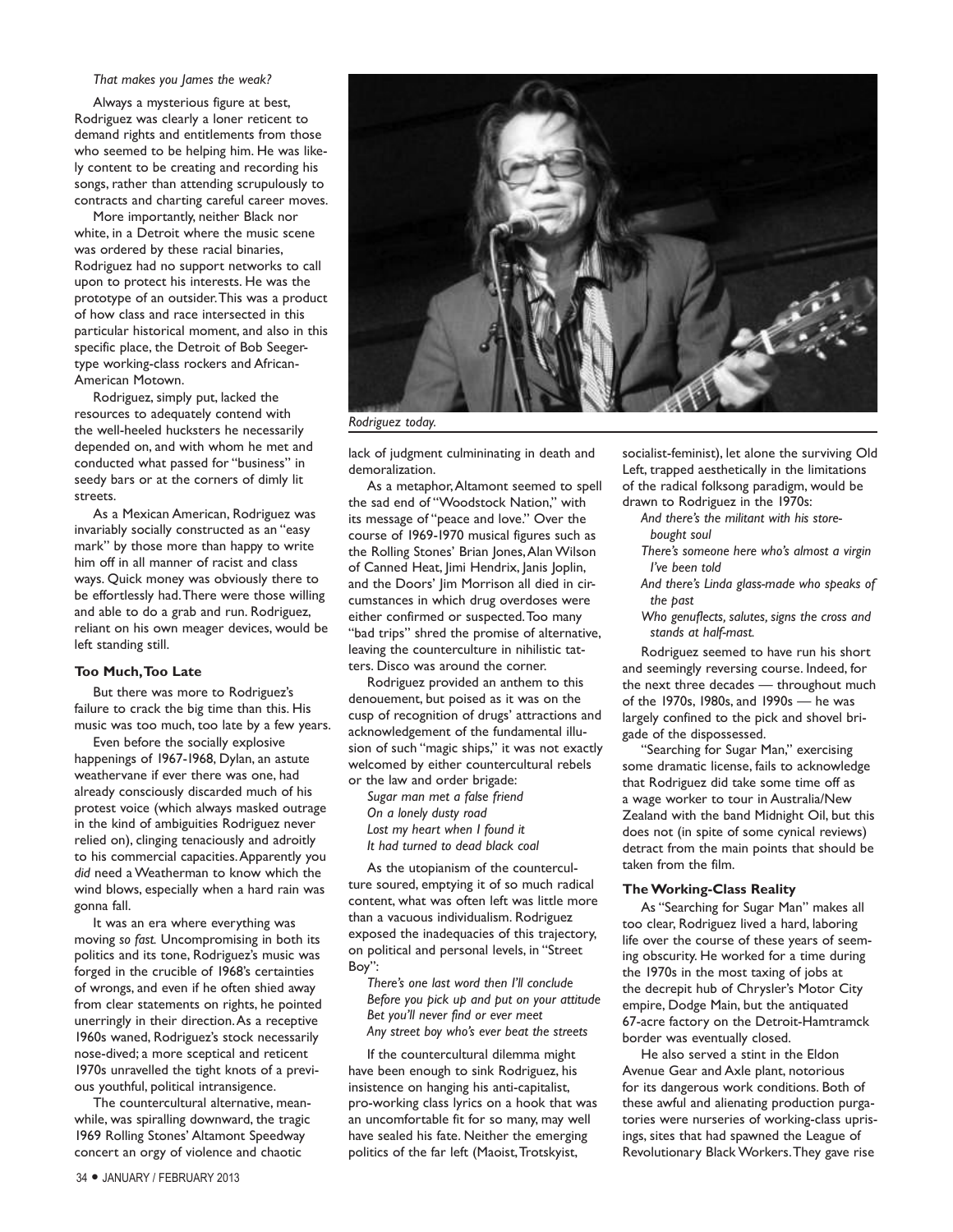to defiant acts of sabotage and other creative kinds of "counter-planning on the shop floor" chronicled in Bill Watson's famous article in *Radical America* (1971, reprinted online at http://www.prole.info/texts/counterplanning.html —ed.).

Rodriguez ended up in demolition work, inhaling dust and absorbing grime, backbreaking toil on the lowest rung of the non-unionized construction industry. This was the kind of work that no one, in a Detroit not quite yet decimated by the later collapse of the auto industry, wanted. As he told one interviewer, he wasn't part of any glitzy "rock and roll" Detroit scene: he was strictly "blue collar."

But unlike those who cannot quite fathom that wage labor is not necessarily either a waste or a tragic descent into oblivion, Rodriguez insists that just because his years of tough, dirty work in Detroit seemed to make him invisible, he was never lost. "I knew exactly where I was," he stated knowingly. He even ran for municipal office, standing repeatedly as a candidate for both mayor and city councilman. This effort at electoral intervention proved futile: on one ballot he received less than 150 votes, and the officialdom managed to misspell his name.

Rodriguez's daughters, who figure prominently (and clearly lovingly) in "Seaching for Sugar Man," are adamant that their father's life is indeed rich in many ways, but this has nothing to do with acquisitive individualism. Rather, Rodriguez's ultimate resource and the source of his calm contentment, is the unshakeable conviction that he has always been on the side of the poor, that his roots are in the working class, and that his values have been formed by this experience.

The working class that Rodriguez embraces and symbolizes looks rather different in "Searching for Sugar Man" than conventional wisdoms suggest. Against the grain of popular culture sterotypes, as well as learned depictions prominent in much contemporary critical theory, for instance, this class is not fractured and fragmented by racial and ethnic division. Instead it is a multi-racial, multi-ethnic formation. Mexicantown is now 50% Latino, 25% African American, 20% white and 5% Arab.

Rodriguez's wife and the mother of his daughters is of European and Native American ancestry. (Most of Detroit's Native American people live in southwest Detroit.) This makes Rodriguez's children white, aboriginal and Mexican or, to put it differently, quintessentially "American."

Rodriguez has spoken movingly about his respect for the richness of Native American cultures. As he exited the music scene in 1974 he spent a summer living and travelling with aboriginal people. Rodriguez helped organize pow-wows throughout Michigan, including at Wayne State University where

he was studying philosophy. Rodriguez also ventured into Canada, where he spent time at Grand Bend near the Kettle and Stoney Point First Nations lands, site of the 1995 occupation of Ipperwash Provincial Park that culminated in the Ontario Provincial Police murder of Native activist Dudley George.

Two of Rodriguez's white co-workers talk of their relationship with him, their astonishment that he is a musician of mythical stature in other parts of the world, their regard for his work and for his fundamental humanity. Not only are they articulate and proud of their friendship with Rodriguez, their running commentary on his good fortune is generous and genuine, always happy, and sometimes quite hilarious.

"Searching for Sugar Man" provides, in passing, a rare glimpse of the archetypal workplace conversationalist, the kind of guy who punctuates the 9-to-5 grind with a touch of the stand-up comedian.

There is no hint of jealousy or antagonism or petty carping in any of this, let alone racial chauvinism. Instead, what is conveyed is a sense of class comradeship, of respect for a fellow worker, of heart-felt joy at his good fortune, however late arriving. This multi-racial, multi-ethnic working-class *élan*, visible in so many Detroit watering holes at shift changes and on Friday nights, is a welcome reminder that not all workers conform to Archie Bunker-like caricatures.

#### **Globalization from the Bottom Up**

How do we know all this? The answer takes us into realms of discovery and recovery that illuminate subterranean currents of globalization, a kind of cultural combined and uneven development leading towards the making of "Searching for Sugar Man."

Rodriguez's forgotten album "Cold Fact" found its way to South Africa in the early 1970s. The isolations and repressive containments of the apartheid regime boomeranged culturally, nurturing already-existing strains of rebelliousness among white youth *and* making it possible for an underground mythology to envelop an artist whom no one knew and who had dropped off the radar screen of the global music scene.

Precisely because albums like "Cold Fact" were banned from the heavily censored public airways (the film shows a South African government employee in the archives of "avoid stamped" material handling a record where deep scratches have been made in the lead "Sugar Man" track, making it impossible to play the song), Rodriguez became a cult figure. He personified drugs, sex and rock-and-roll, with an unmistakable oppositional undercurrent.

As a Mexican American he occupied uniquely accessible ground in the racially charged atmosphere of a South Africa in which conflict seemed invariably ordered along a black-white axis. To his disaffected audiences in Cape Town, Johannesburg, Pretoria, Durban and other centers where apartheid seemed to have less and less purchase on the political sensibilities of the young, Rodriguez served as a surrogate for the challenge of a different socio-cultural-political order. He was as important as Elvis had been in the late 1950s, the Beatles in the 1960s, or Neil Young in the 1970s.

Difficult though it may be to appreciate, Rodriguez's reputation as a songwriter in South Africa climbed to almost unimaginable heights. He was compared favorably to Bob Dylan and Simon & Garfunkel. According to some he was "bigger than the Rolling Stones." "Cold Fact" had as much of a South African impact as "Abbey Road" or "Exile on Main Street" did in the rest of the Englishspeaking world.

Rodriguez's aura soared all the more because nothing was known of him and little, apparently, could be discovered that cast light on his doings, even his whereabouts. It was thought that he must be dead or in jail. Then the stories circulated of how this had happened, all involving increasingly wild speculation about his self-destructive farewell, drugs, criminal behavior, and the like. "Imaginations," in Rodriguez's words, were "working overtime."

Consider having grown up on a diet of songs like "Street Fighting Man," "Jumping Jack Flash," and "Sympathy for the Devil" and not knowing, or being able to find out, who the Rolling Sones were or what became of them. The mystique would have been overpowering. Ignorance wasn't bliss, but it kept the songs alive, more so, perhaps, than if Rodriquez had been an open book, capable of being read in the marketplace of cultural productions. Rodiguez was never made familiar; and the strange could not truly die.

Post-1970 South African anti-apartheid white youth kept buying his music, and someone was making lots of money. None of this largesse filtered back to Rodriguez.

"Searching for Sugar Man" provides no adequate explanations of what happened to the piles of *kruggerrands* that accumulated on the basis of sales of Rodriguez's albums, most being pirated variants. But some of this commercial bonanza, in the early-to-mid 1970s, undoubtedly involved Sussex releases marketed through supposedly legitimate channels. During this period Sussex was bought by A & M Records, at the time one of the largest, if not *the* largest, independent record companies in the world.

Meanwhile the dedicated throngs who bought Rodriguez, and listened to him intently, aged. The songs seemed hard-wired into their sense of themselves, a "soundtrack to their lives." There were those who had tattoos of the "Cold Fact" album cover continued on page 44